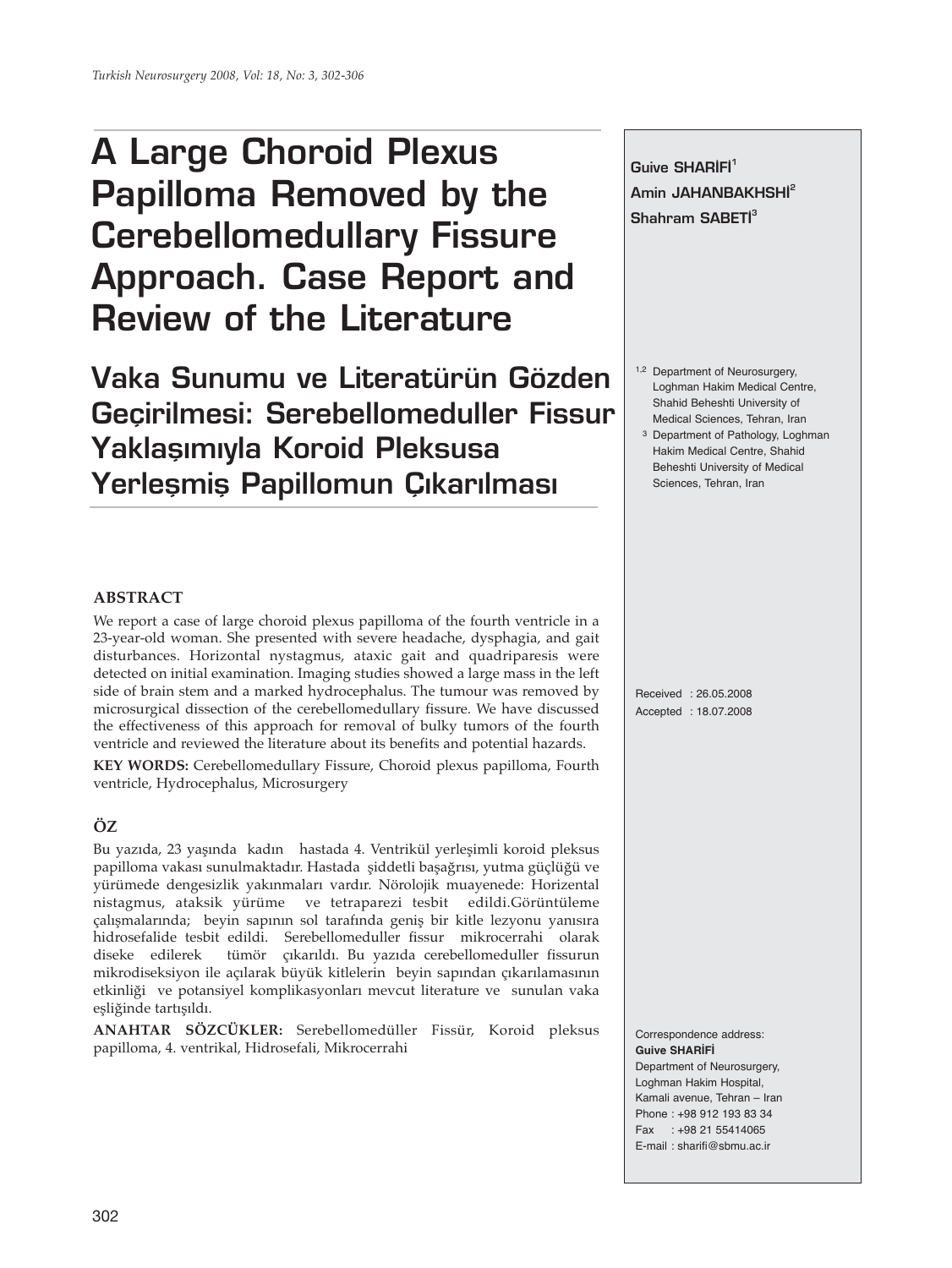#### **INTRODUCTION**

Tumours that are located in the third and the fourth ventricles are always worrisome for the neurosurgeon, for access to those areas is a challenging work and post-operative complications are usually inevitable. Conventional route of access to the fourth ventricle is through a section in the vermis which may result in many complications such as ataxia (10, 15). One alternative way is to use cerebellomedullary fissure as a corridor to reach the fourth ventricle that was first described by Matsushima et al (9).

The cerebellomedullary fissure is located between cerebellar tonsils and medulla oblongata. Lateral and rostral extensions of this fissure are cerebellomedullary and cerebellopontine cisterns, and fastigium respectively. Tela choroidea and inferior medullary vellum compose the floor of the fissure. The posterior inferior cerebellar artery runs through the fissure and the vein of the cerebellomedullary fissure runs in the fissure toward the cerebellopontine angle and eventually drains into the superior petrosal sinus. The floor of the cerebellomedullary fissure composes the roof of the fourth ventricle (6). We used the cerebellomedullary fissure approach to remove a large papilloma of the fourth ventricle.

#### **CASE REPORT**

A 23-year-old woman presented with gait disturbances, severe headache and dysphagia developed in the last five months. Horizontal nystagmus, a weak gag reflex, ataxic gait and quadriparesis with an upward plantar reflex were detected on examination. Imaging studies showed a large mass in the left side of the brain stem which was enhanced with radiocontrast. Moreover, a marked hydrocephalus, more prominent in the left side, was present (Figure 1 –D).

#### **Surgical technique**

The patient was positioned between lateral decubitus and prone while the head was flexed. A midline incision was made from inion to the spinous process of C3. After a far lateral suboccipital craniotomy, the dura was opened and a large, light brown, shiny, lobulated gritty tumour was seen. Cerebellar tonsils were retracted and, with the use of operating microscope, piecemeal removal of the tumour performed until near-total resection. Bleeding persisted from a small remnant



*Figure 1A: Contrast-enhanced CT scan showing the tumor location in the posterior fossa.*



*Figure 1B: Axial MR Image demonstrates the marked bilateral hydrocephalus.*

anteromedially along the basilar artery that was terminated by changing the view of the microscope and slopping the operating table by which total removal of the tumour was achieved. The tumour's abundant feeding arteries were derived from the vertebral artery and posterior inferior cerebellar artery, but the most important feeders which had to be occluded to attain a good haemostasis originated from the basilar artery. A ventriculoperitoneal shunt was then placed. Post-operative imaging proved total resection of the tumour (Figure 2 A,B,C).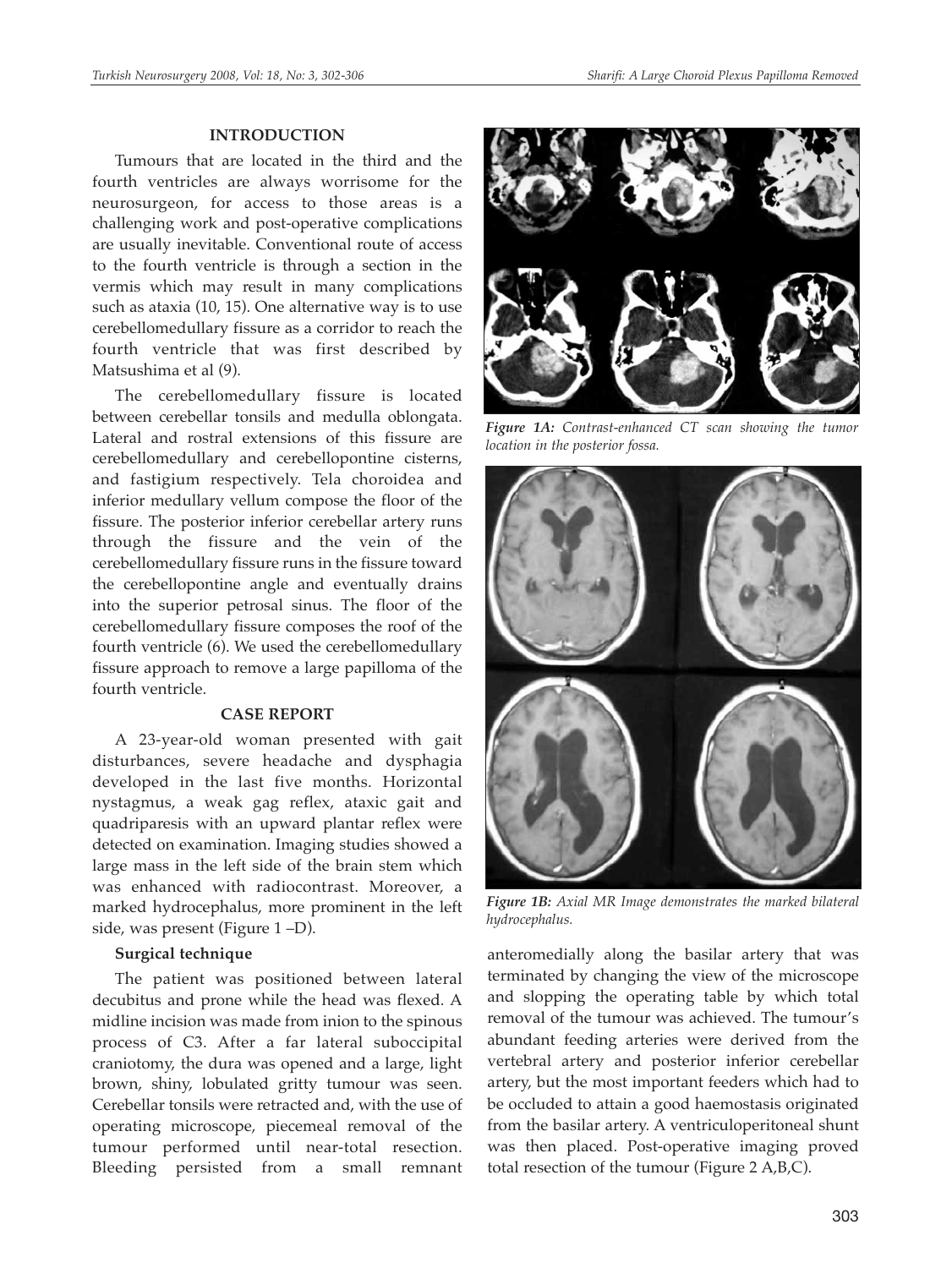

*Figure 1C: Coronal MR Image depicts how the tumor creates pressure on the brain stem.*



*Figure 1D: Sagittal views of the same tumor.* 

In histopathological studies, pinkish friable highly vascular fragments of tissues with villi-form surface were observed on gross examination. A complex array of delicate branching fibrovascular connective tissue covered by a single layer of uniform cuboidal to columnar epithelial cells, with round to oval, basally situated, relatively monomorphic nuclei, with no mitotic activity, all together confirmed papilloma as the first diagnosis (Figure 3 A,B).

#### **DISCUSSION**

Here, we reported a large papilloma of the fourth ventricle which was removed using the



*Figure 2A: Post-operative axial MR image 6 months after surgery shows the resolution of the hydrocephalus and complete removal of the tumor.*



*Figure 2B: Coronal view.*



*Figure 2C: Sagittal view.*

cerebellomedullary fissure approach. Choroid plexus papilloma is a benign neoplasm that arises from the epithelium of the choroid plexus. This tumour is rare in both adults and children, comprising less than 1% of all adult intracranial neoplasms and 4 to 5% of all pediatric intracranial neoplasms (1,5). The most common site of the choroid plexus papilloma is the fourth ventricle in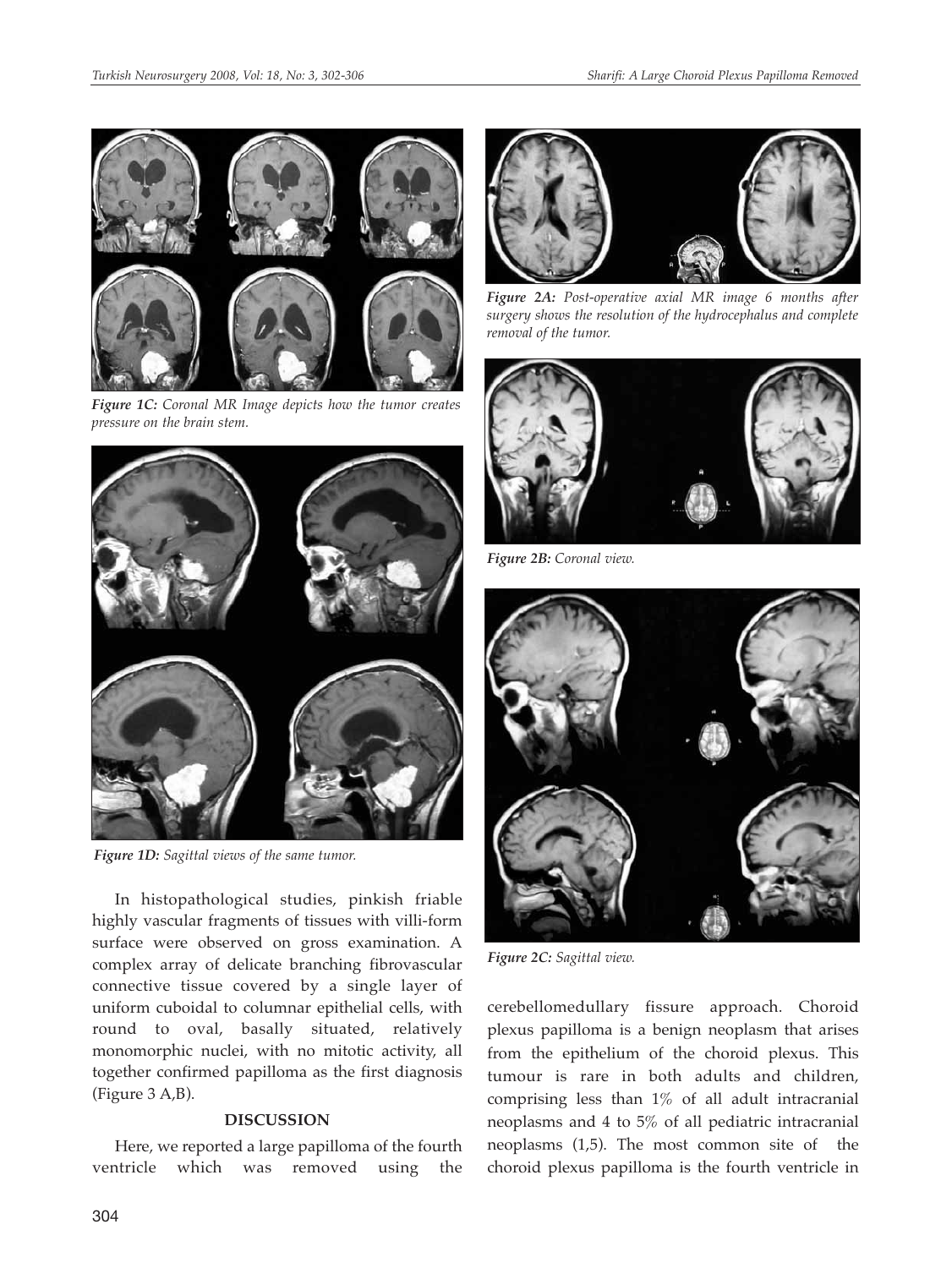

*Figure 3A: Light microscopic findings of papilloma of the fourth ventricle in tissue section H&E, x100.*



*Figure 3B: Light microscopic findings view of the same section, x400.*

adults and the lateral ventricles in pediatric patients  $(2,8)$ .

Tumours of the fourth ventricle, are generally resected by splitting of the vermis, a well-established approach, which may result in some complications such as cerebellar mutism (especially in children), ataxia, staggering gait and oscillation of the trunk and neck. It is also necessary to retract the cerebellar hemispheres to get access to a deep-located tumour and this may cause some injuries (10,15). To avoid such complications, the cerebellomedullary fissure provides a good corridor to the fourth ventricle. Matsushima was the first to make use of the microsurgical anatomy of the cerebellomedullary fissure and used this approach to get satisfactory results in nine patients (9). Subsequently, Kellogg and Piatt (7) and then Ziyal et al (15) reported successful application of this approach for tumours of the fourth ventricle. Since then, some other studies reported the successful use of this approach for different tumours of the fourth ventricle namely: epidermoid and dermoid cysts, astrocytomas, medulloblastomas, ependymomas, meningiomas, hemangioblastoma, choroid plexus carcinoma, choroid plexus papilloma, adenocarcinoma in the pons, cavernoma in the medulla, (3,4) papillary thyroid carcinoma metastasis and a distal posterior inferior cerebellar artery (PICA) aneurysm (15). The surgical outcome had been favorable in different case series. Total removal was achieved in roughly 82% of cases (3,4,14). Total removal is not always achievable in tumours focally attached to critical areas in the fourth ventricle (3). This approach has also been used as so-called uvulotonsillar approach to remove an AVM of the inferior medullary velum (13).

The most important feeder artery was the vertebral artery in the reported patients, in contrast to the normal feeders of choroid plexus reported previously which are the anterior inferior cerebellar artery, posterior inferior cerebellar artery and superior cerebellar artery (12). A study reports that combination of the infratentorial supracerebellar approach and the cerebellomedullary fissure approach may cause cerebellar venous insufficiency with venous congestion and possible venous infarction and these two approaches should therefore not be used together (11).

We again insist on the applicability of the subtonsillar-transcerebellomedullary approach in diverse pathologies which may be reached through